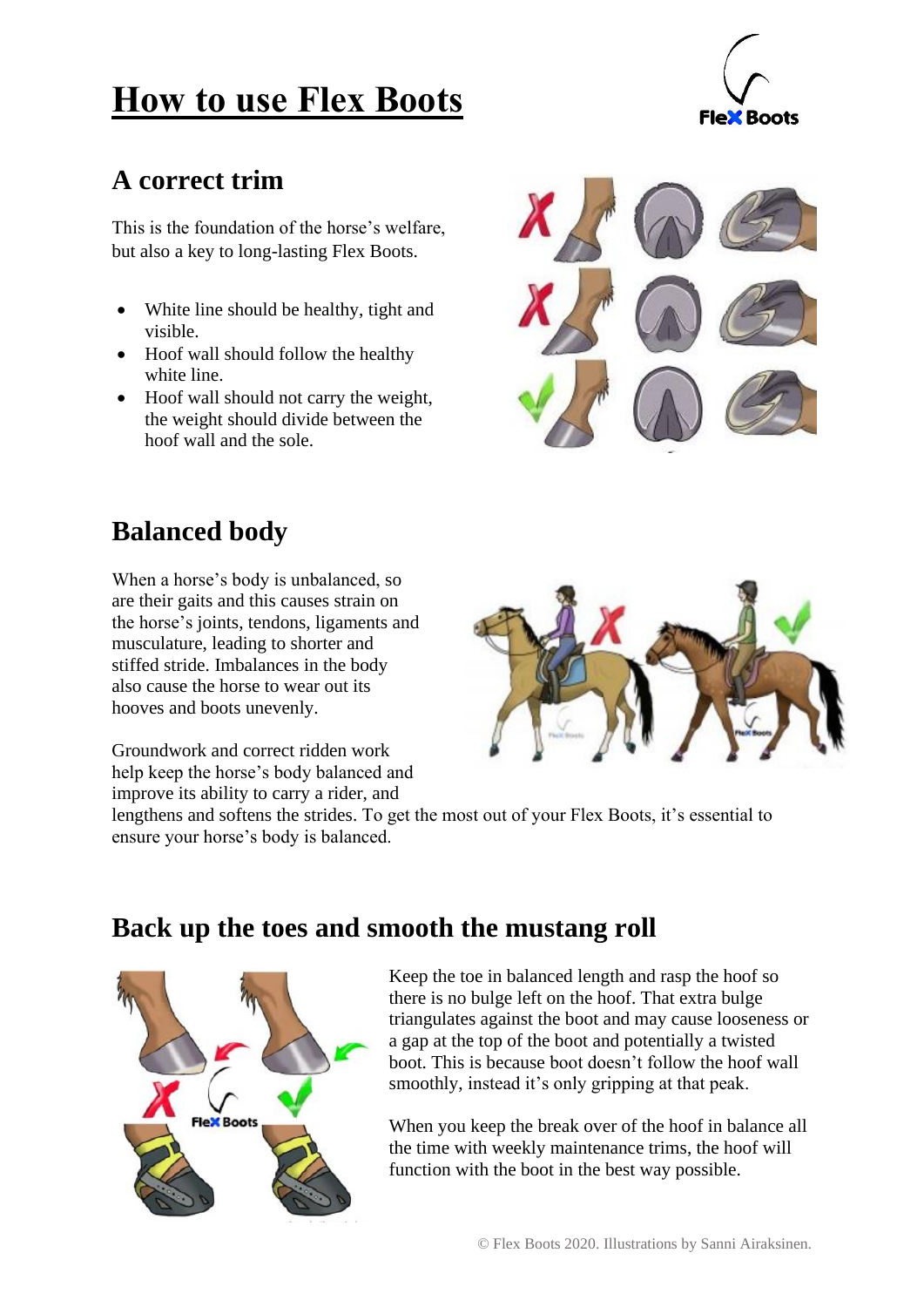## **Correct adjustment of the back strap**

STEP 1 - How to adjust the back strap to get the TPU gaiter to sit better

**The strap goes under the TPU gaiter, over the gaiter at the middle, then under again.**



The TPU gaiter has two options for the back strap: lower and higher holes. In most cases, the back of the TPU gaiter sits best when the back strap is adjusted to the upper holes.

Lowering the back strap into the lower holes may be considered if:

- The horse has low heels.
- The hooves are between two boot sizes and the boot is a little loose, lowering the strap gives the boot more fit. Flex Pad should also be used in this case.
- Often the boots fit back hooves better when the lower setting is used.

[Click here](https://www.youtube.com/watch?v=85MVfAWnUdY&feature=youtu.be) to see a video of how to adjust the back straps.

#### STEP 2 – Back strap tightness

You should be able to fit one finger snugly between the strap and the leg. If you can't fit any, the strap is too tight. If you can fit two fingers or more, it's too loose.

Holes of the straps should not be stretched even when you insert a finger between.





#### STEP 3 – Back strap placement

Back strap needs to be visible from the middle of the TPU gaiter. When putting it through the TPU gaiter, go from under the gaiter to top of the gaiter, then under it again like in the top photos.

When inserting the strap, make sure that the strap is arching upwards.